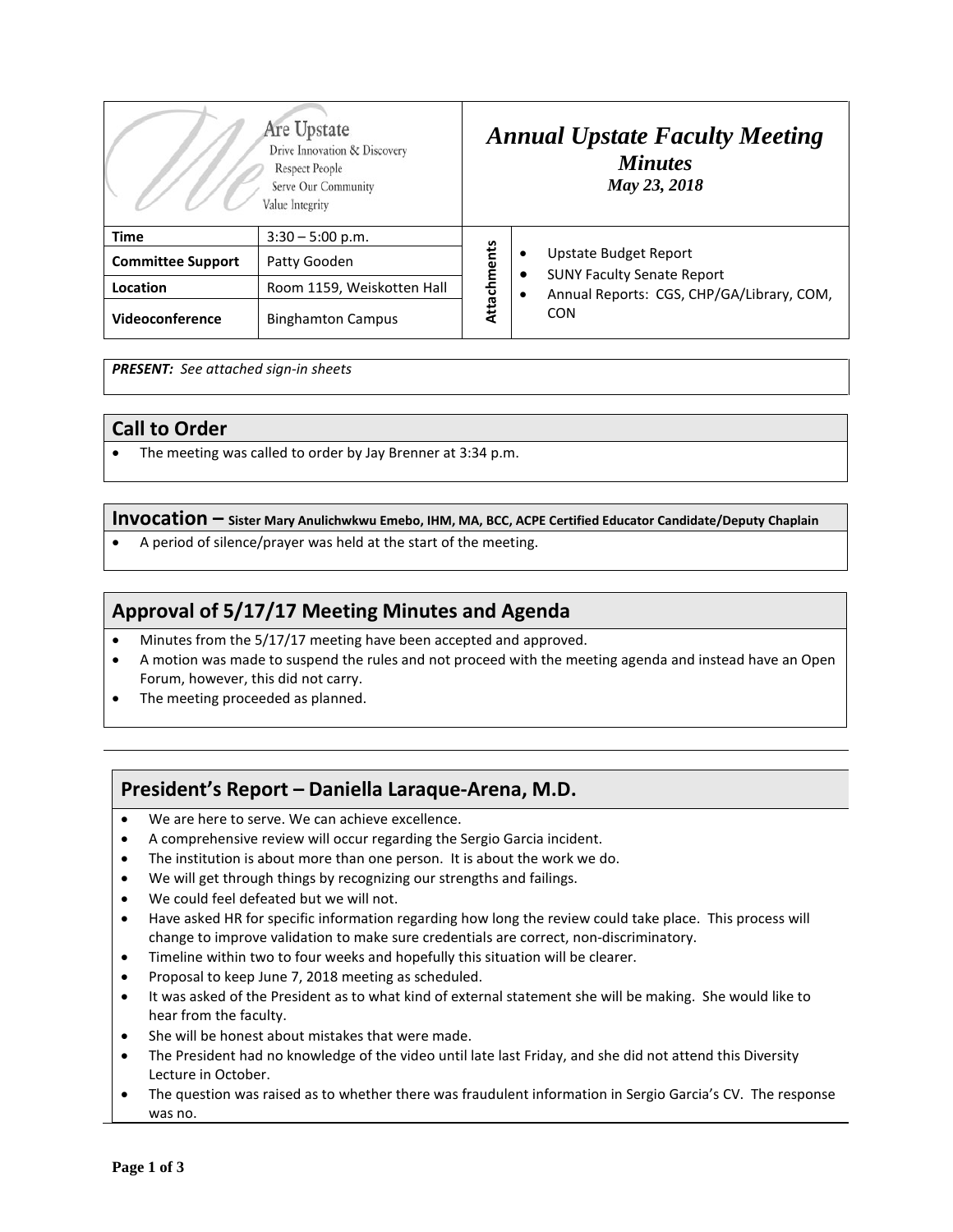- This is a difficult situation that need not be difficult when dealing with the media.
- The accreditation process was brought up since we are undergoing Middle States and LCME at this time. We are on track with the Middle States preliminary site visit. This is an open and transparent process with deficiencies but we need them to know they can trust us.
- We are in the middle of searching for many leaders at Upstate. This will affect the searches. People are looking at how we address this crisis, and we must be honest with the candidates.
- Sergio Garcia's direct reports not report to the President so there is no hole in the operating system with this empty position. The Chief of Staff/Senior VP of Operations position needs to be filled quickly.
- We have been under the microscope of Albany for the last five years.
- Faculty are key.
- Upstate is critical in this region as both an academic and clinical facility.

## **Upstate Budget Report – Eric Smith, CPA (see full report)**

- **Update 2017/2018**
	- o State support and tuition
	- o Research expenditures
	- o "Put the money back into the mission"
	- o Being efficient with how we manage our funds.
	- o Will be losing DISH dollars

### **Faculty Council Report – Jay Brenner, M.D.**

#### • **2017-2018 Academic Year – some of the highlights include:**

- o Faculty Forums began last September
- o COM hired Dean Julio Licinio
- o Parliamentarian Adam Haney now attends the Faculty Council meetings.
- o Syllabus template is completed.
- o Middle States Institutional Learning Objectives is completed.
- o CON hired Dean Tammy-Austin-Ketch.
- o CHP hired Dean Katherine Beissner.
- o Many endorsements were passed.
- o "Continue the dialogue" with departments.
- o Continue to bring ideas forward.
- o Bylaws are now approved electronically.

## **SUNY Faculty Senate Report – Kerry Greene-Donnelly, MBA, RT (see full report)**

- There were three Senate Plenaries held this past year.
- The following resolutions were passed:
	- o Indigenous Peoples Day
	- o Menstrual Products
	- o Academic Advising
	- o Broad-Based Fees
	- o Military Absences
	- o BOT Charter School Committee
	- o Support Services for Undocumented Students
	- o CGL Sign Off of Program Changes
	- o Diversity Postdoctoral Fellowships
	- o Review of the Definition of Liberal Arts
	- o Chancellor's Award in Faculty Service
	- o Chancellor's Award in Scholarship and Creative Activities